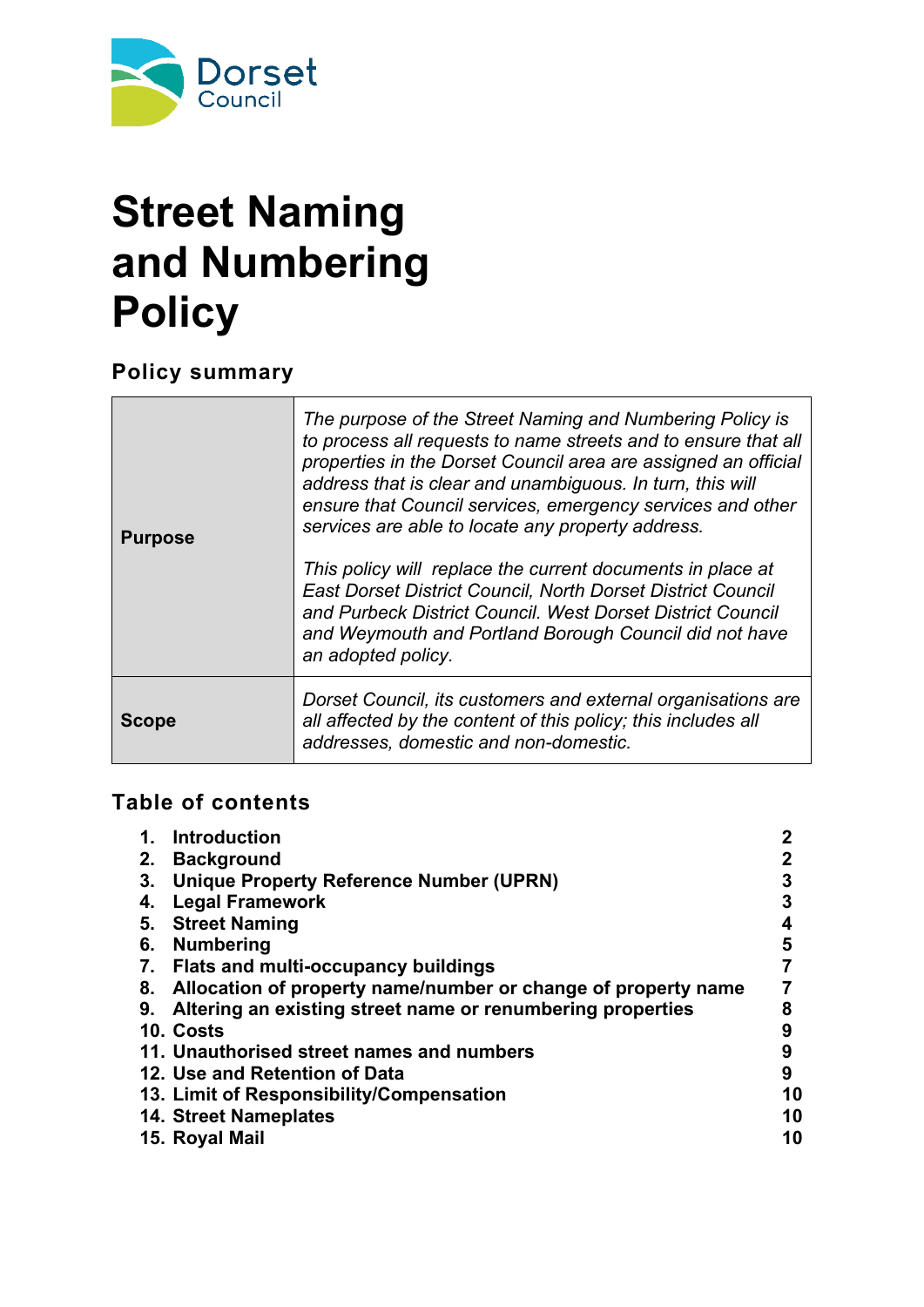

#### **1. Introduction**

Dorset Council is responsible for the naming of streets and numbering of properties within its area. The aim of this policy is to ensure that any new street names, building names and numbers are allocated logically and consistently as this enables:

- emergency services to find a property quickly and effectively
- post to be delivered efficiently
- visitors to locate their destination
- statutory undertakers to connect their services to premises and link them to a postal address for billing
- reliable delivery of services and goods by courier companies
- records of service providers to be kept in an efficient manner
- Companies to accept an address for official purposes. For example, insurance, credit rating and contract acceptance.

Many legal transactions associated with properties can be withheld until they are identified by a street name and number.

This applies to all residential, commercial and industrial properties.

Street Naming and Numbering is an important function of Dorset Council as it allows Dorset Council to maintain a comprehensive, unambiguous and accurate list of addresses covering all properties in the Dorset Council area.

The policy provides a framework for Dorset Council to operate its street naming and numbering function effectively and efficiently for the benefit of Dorset Council residents, businesses and visitors. It will also act as a guide to developers when considering new names for streets and give assistance to parish and town councils when carrying out the engagement process with regard to street names.

Royal Mail does not have any authority to issue or confirm official addresses but it is responsible for setting the post town and postcode for a property. An official address will be based on the geographical position of the property.

### **Policy details:**

#### **2. Background**

2.1 Dorset Council is a signatory to the Public Sector Geospatial Agreement (PSGA) which is a contractual framework that regulates the use of mapping and address data in local authorities. Through the PSGA authorities are contracted to maintain a Local Land and Property Gazetteer (LLPG) and to ensure the quality of the address information it contains. The authority is contracted under a data licence contained within the Data Co-operation Agreement (DCA) to create, maintain and deliver Authority Address Updates to the National Address Gazetteer (NAG) through the LLPG. This address information is electronically transferred to the NAG in an agreed format for use by Government, the emergency services and Ordnance Survey AddressBase Products. Address information that does not conform to the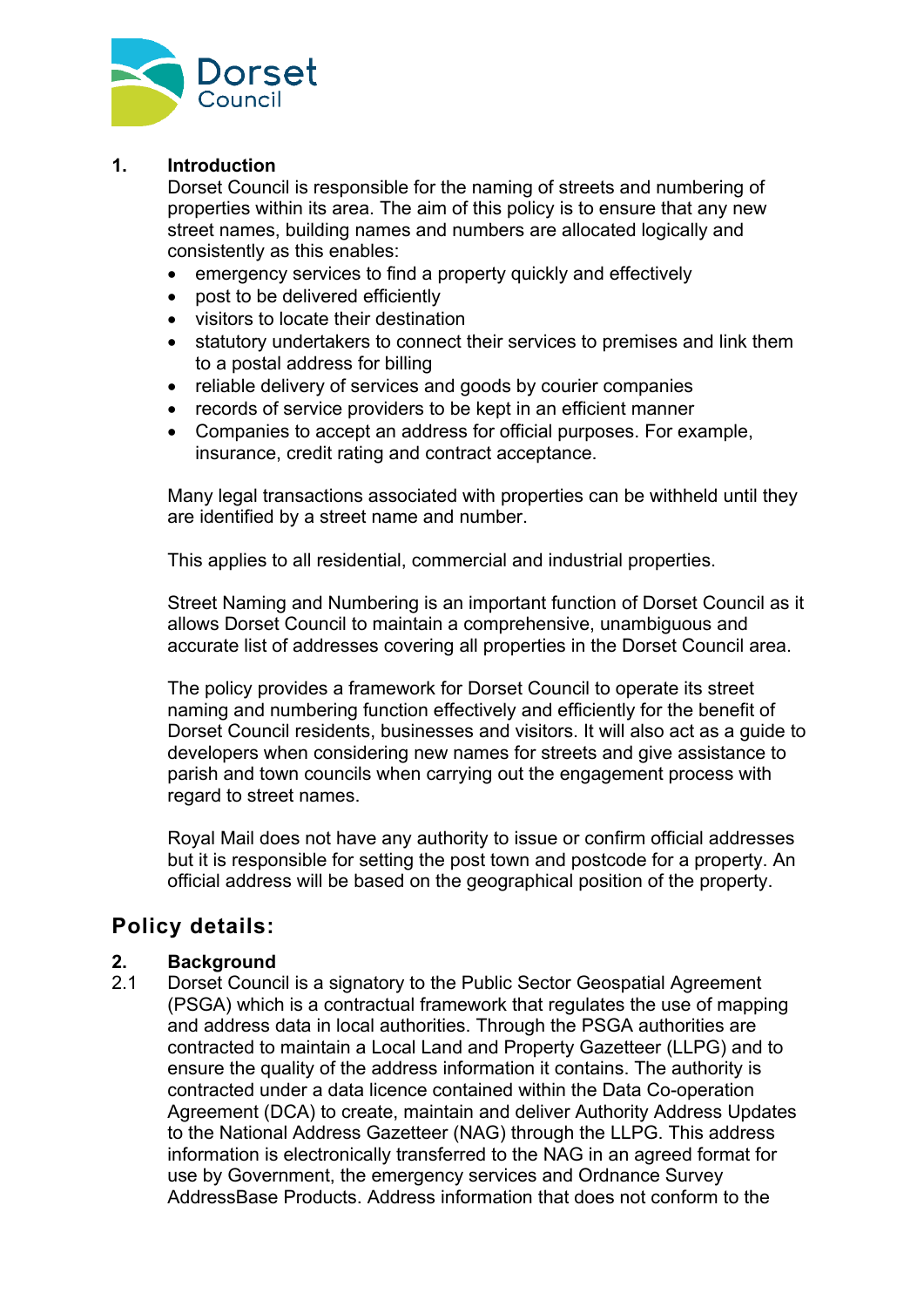

agreed format will be rejected by the NAG and will not be eligible for postcoding.

- 2.2 The structure of the address data to form a compliant address is set out in British Standard BS7666.
- 2.3 Dorset Council's LLPG is the single master source of correct address data for the Dorset Council area.
- 2.4 The purpose of the LLPG and NAG is to ensure that all properties can be identified by one correct address and not by multiple addresses which can occur when there are multiple data sources.
- 2.5 This ensures that accurate and consistent geospatial based information is used and shared within and between public bodies throughout England and Wales. Dorset Council's LLPG is the definitive addressing resource for use through all services and for the key revenue raising activities associated with Council Tax and Business Rates (NNDR) income.

#### **3. Unique Property Reference Number (UPRN)**

- 3.1 In addition to the traditional method of addressing a property the Government has introduced a British Standard (BS7666) for the precise identification of a property or plot of land. This is a standard format for the structure of an address. Each address has a 12-digit unique property reference number (UPRN). This UPRN permits additional information such as geographical coordinates to be accessed, allowing the property to be precisely located on a map and contains information relating to the full life cycle of a property including its provisional, historic and alternate addresses and whether it is residential or commercial.
- 3.2 Every address contains a twelve-figure grid reference which makes it possible to locate it quickly on the computerised Ordnance Survey maps. This information supports the emergency services and service providers. It is also making possible a whole range of locational services available through emerging technology.

#### **4. Legal Framework**

- 4.1 Dorset Council has a variety of powers that it can use for the purposes of delivering the functions and performing the services to which this policy relates.
- 4.2 Dorset Council has adopted:
	- Towns Improvement Clauses Act 1847 together with the Public Health Act 1875 (together referred to as the 'the First Scheme')
	- s21 Public Health Acts Amendment Act 1907
	- s17 and s19 Public Health Act 1925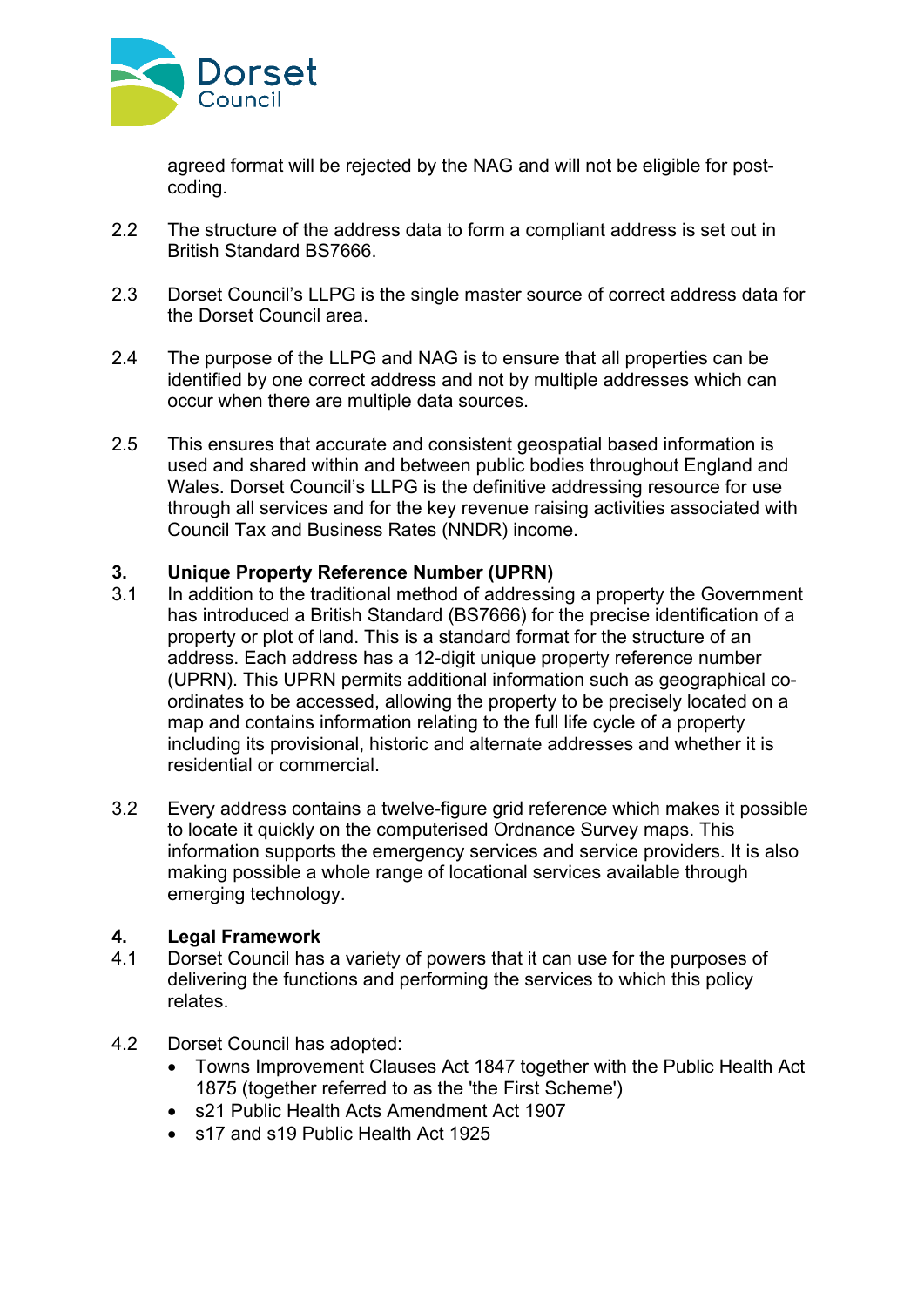

- 4.3 Please note that if an application for an address is not received the property will not be exempt from paying Council Tax or Business Rates. Conversely, the payment of Council Tax or Business Rates does not make an address official.
- 4.4 Other forms of an address may exist (such as those on title deeds or held by third party databases) but have no legal standing.
- 4.5 Permissions required under the Planning Acts and Building Regulations approval, or other statutory permissions may be required, and you are advised to check the position with the appropriate officers before works commence. The official addressing of the property does not mean that these permissions or approvals have been given.

#### **5. Street Naming**

- 5.1 If a new street name is required, before applying to Dorset Council, an applicant should seek to engage with the Town or Parish Council in which the street is located to agree street names that are considered appropriate. If no agreement can be reached, Dorset Council will make the final decision.
- 5.2 Dorset Council will not support or approve any street name that:
	- is the same or similar to one already in use in the same locality/town or is in close proximity to one with the same name but different suffix e.g. Birch Road and Birch Avenue
	- include a number that could cause confusion e.g., 30 Two Foot Lane sounds like 32 Foot Lane
	- could cause offence or be considered discriminatory particularly in regard to age, disability, race and ethnicity, faith and belief, sexual orientation, gender and sex
	- would undermine the cohesiveness of local communities
	- could cause spelling or pronunciation problems
	- contains apostrophes or other punctuation
	- uses a name with Royal connotations without consent of the Lord Chamberlain's office.
	- advertise a product or business.
- 5.3 Living people will not have streets named after them to avoid causing offence either by inclusion or exclusion.
- 5.4 Street names referring to deceased people will be acceptable in some circumstances. Consideration would be given to the likelihood that the public perception of a deceased person may change considerably – for better or worse – in the future. Only surnames will be used (not forename and surname combined). Where the name proposed commemorates a person who has direct living descendants, permission must be sought, and evidence must be provided with the application.
- 5.5 Unofficial marketing titles used by developers will not be acceptable.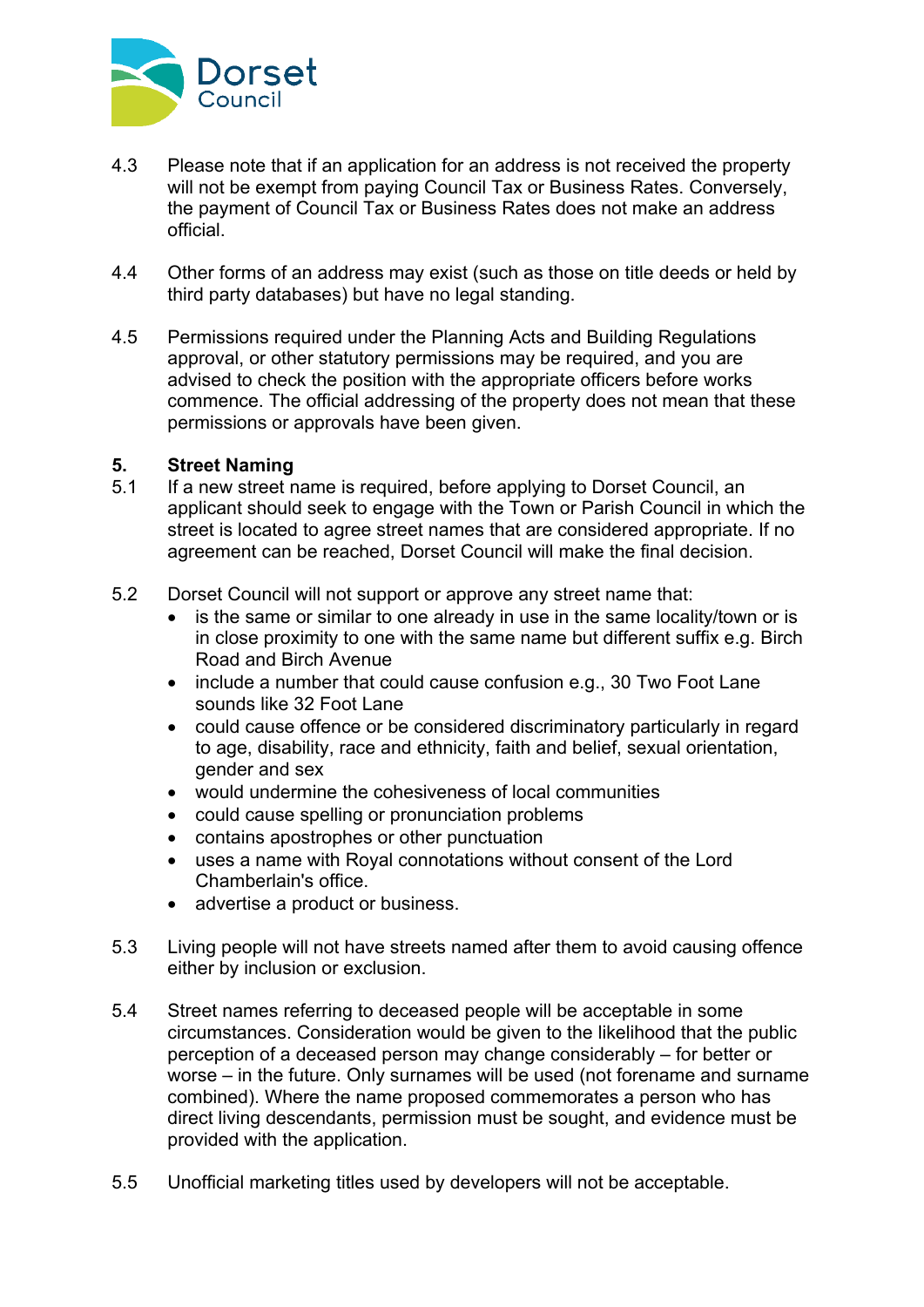

- 5.6 Where a street name ends with a suffix the following should be used:
	- Street (for any thoroughfare)
	- Road (for any thoroughfare)
	- Way (for major road or thoroughfare)
	- Avenue (for residential roads)
	- Drive (for residential roads)
	- Grove (for residential roads)
	- Lane (for residential roads)
	- Gardens (for residential roads) subject to there being no confusion with any local open space
	- Place (for a square of an area surrounded by buildings)
	- Crescent (for a crescent shaped road)
	- Court/Close (for a cul-de-sac only)
	- Square (for a square only)
	- Hill (for a hillside road only)
	- Vale (for residential roads)
	- Rise (for residential roads)
	- Row (for residential roads)
	- Mews (for residential roads)
	- Terrace (row of properties)
- 5.7 Dorset Council is likely to oppose or is unlikely to approve any pedestrian route not named:
	- Walk
	- Alley
	- Path
	- Way
- 5.8 The street naming and numbering process will not be started until full planning consent, as appropriate, has been obtained - in any event a Street Naming and Numbering application should be made at least 3 months prior to the estimated completion date.
- 5.9 After approval of an application, Dorset Council will look to confirm details with the applicant. Upon receipt of such confirmation, arrangements should be put in place to ensure that the name of an approved street is clearly displayed in a conspicuous location at or near each end, corner or entrance to a street.

#### **6. Numbering**

- 6.1 All new properties will be given a number unless they are on a street without a numbering scheme, in which case a name will be agreed with the owner. Once a property has been allocated a number, a name cannot be used instead of that number. However, it is permissible to use a name in addition to a number.
- 6.2 A proper sequence of numbers will be maintained. Once a property has been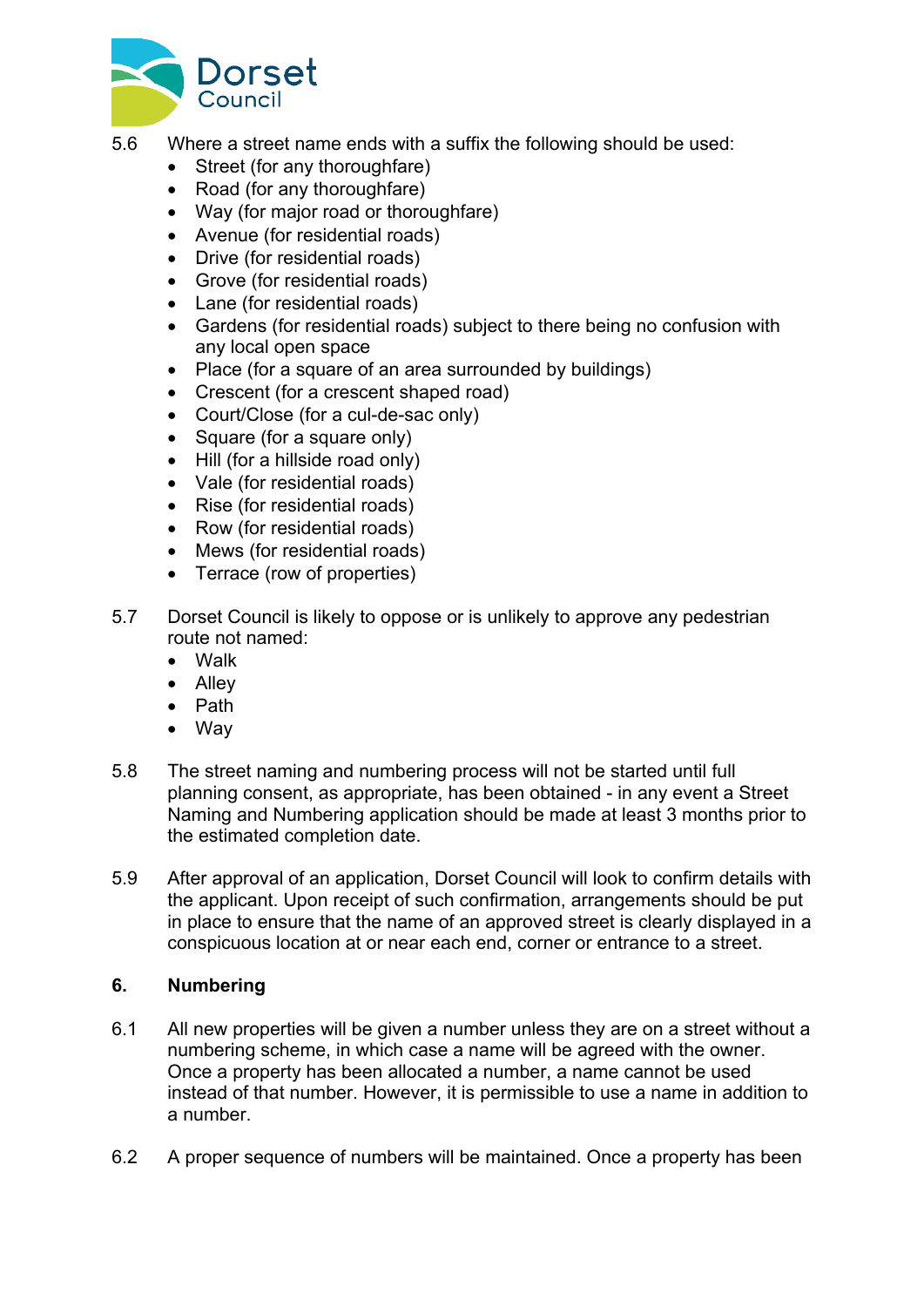

numbered Dorset Council will not normally renumber it unless it is shown to cause consistent delivery problems and the renumbering will be in accordance with these criteria.

- 6.3 No numbers will be omitted from a numbering sequence, for example the number 13 will be included.
- 6.4 Convention requires number 1 always to be on the left-hand side of a road. Through roads are numbered odds and evens in the direction they would be accessed from the principal road. Convention is to number odds on the left and evens on the right when entering from the principal road; however, numbering also depends on the layout of the development and roads.
- 6.5 Additional properties in streets that are currently numbered will always be allocated a property number possibly with a suffix.
- 6.6 Private garages and similar buildings will not be numbered.
- 6.7 Buildings will be numbered according to the street in which the main entrance is to be found and the manipulation of numbering in order to secure a "prestige" address or to avoid an address which is thought to have undesired associations will not be permitted.
- 6.8 Individual properties in existing unnumbered roads will normally require property names.
- 6.9 If a building is demolished, then the existing numbering sequence is retained and reused in any new development as far as possible. Where this is not the case, for instance, if a new street is created on the site, then new addresses will be created.
- 6.10 Depending on the size of the development, access, and other factors it may be appropriate to assign a new road name to a small development. However, this is at the discretion of the Street Naming and Numbering section.
- 6.11 The Royal Mail has advised that agricultural buildings which are not used for the receiving of postal deliveries will not be allocated a postal address. Dorset Council will only request an official address from Royal Mail where Dorset Council believes the property is being used for permanent residency or business. If the field or barn is not part of a larger site, that is a postal address, then it is not an address and does not qualify for any form of mail delivery. Royal Mail would not allocate a postal address to a piece of land, allotment or uninhabited barn or agricultural premises simply for the delivery of feed, satellite navigation purposes, utilities etc.
- 6.12 In the case of multiple accesses, a building can only have one name and one number. This is to avoid confusion and prevent the address becoming unwieldy.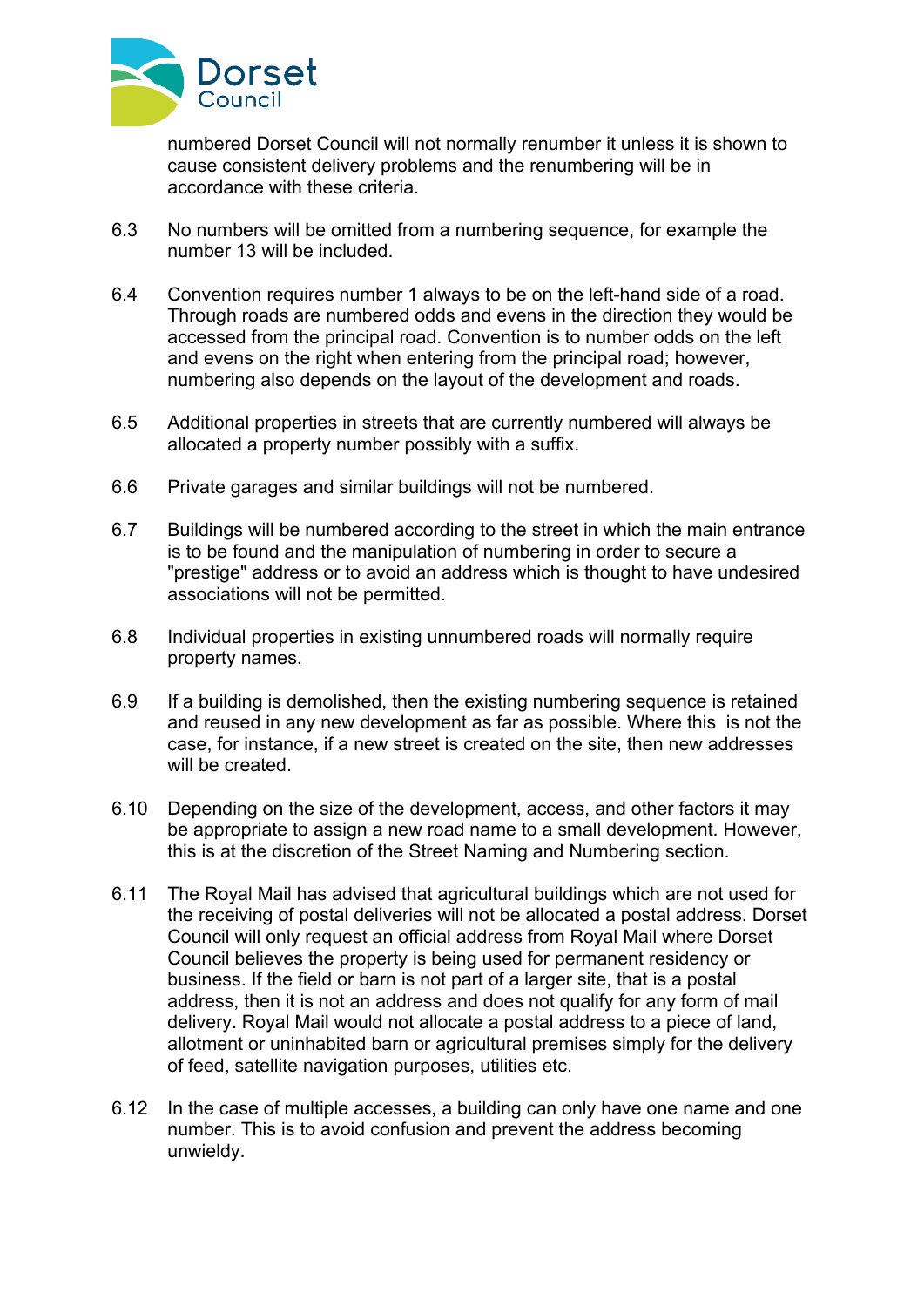

6.13 After approval of an application, Dorset Council will look to confirm details with the applicant. Upon receipt of such confirmation, arrangements should be put in place to ensure the property number and/or name is clearly displayed in a prominent position, visible from the street.

#### **7. Flats and multi-occupancy buildings**

- 7.1 If a multi-occupancy building has entrances in more than one street, then each entrance may be numbered in the appropriate road.
- 7.2 Numbering sequences for flats are also dependent on whether the property has one shared communal delivery point (letterbox) or if there are individual delivery points for each flat.
- 7.3 A building which consists of flats, but which has only one shared communal delivery point (letterbox) is known by Royal Mail as a 'Multi Occupancy' building and the Royal Mail would not show the individual flats at that property on their Postcode Address File (PAF). The property address details would be held on PAF using the main postal address and all the flats will be listed on the Royal Mail Multi Occupancy database, which is available for purchase by external companies.
- 7.4 When flats are numbered internally or an existing property is converted into flats, the flats will be numbered not lettered e.g. Flat 1, 24 High Street, not Flat A, 24 High Street.
- 7.5 When flats are numbered, numbering will be sequential in a clockwise direction on each floor. In multi storey buildings numbering will start from the ground floor ascending consecutively.
- 7.6 Existing or new buildings that have separate flats or business premises will be allocated a separate street number for each flat or unit. Where this is not possible because of the existing numbering, all flats or units will be given one street number and number suffixes of "1", "2" etc. e.g. Flat 1, 24 High Street, Flat 2, 24 High Street, etc. Commercial premises will be allocated numbers and/or A, B, C etc.
- 7.7 Dorset Council reserves the right to impose its own numbering scheme where proposals are not considered adequate.
- 7.8 Where a flat numbering scheme is implemented and not approved by the Council, enforcement action may be taken.

#### **8. Allocation of property name/number or change of property name**

- 8.1 This is relevant to a person seeking to:
	- add a property name or number for the first time; or
	- add a property name for the first time to an existing numbered property
	- change a property name on an existing numbered/named property.
- 8.2 The naming of a numbered property is something that is additional to, and not a substitution for the property number. Any activity undertaken by Dorset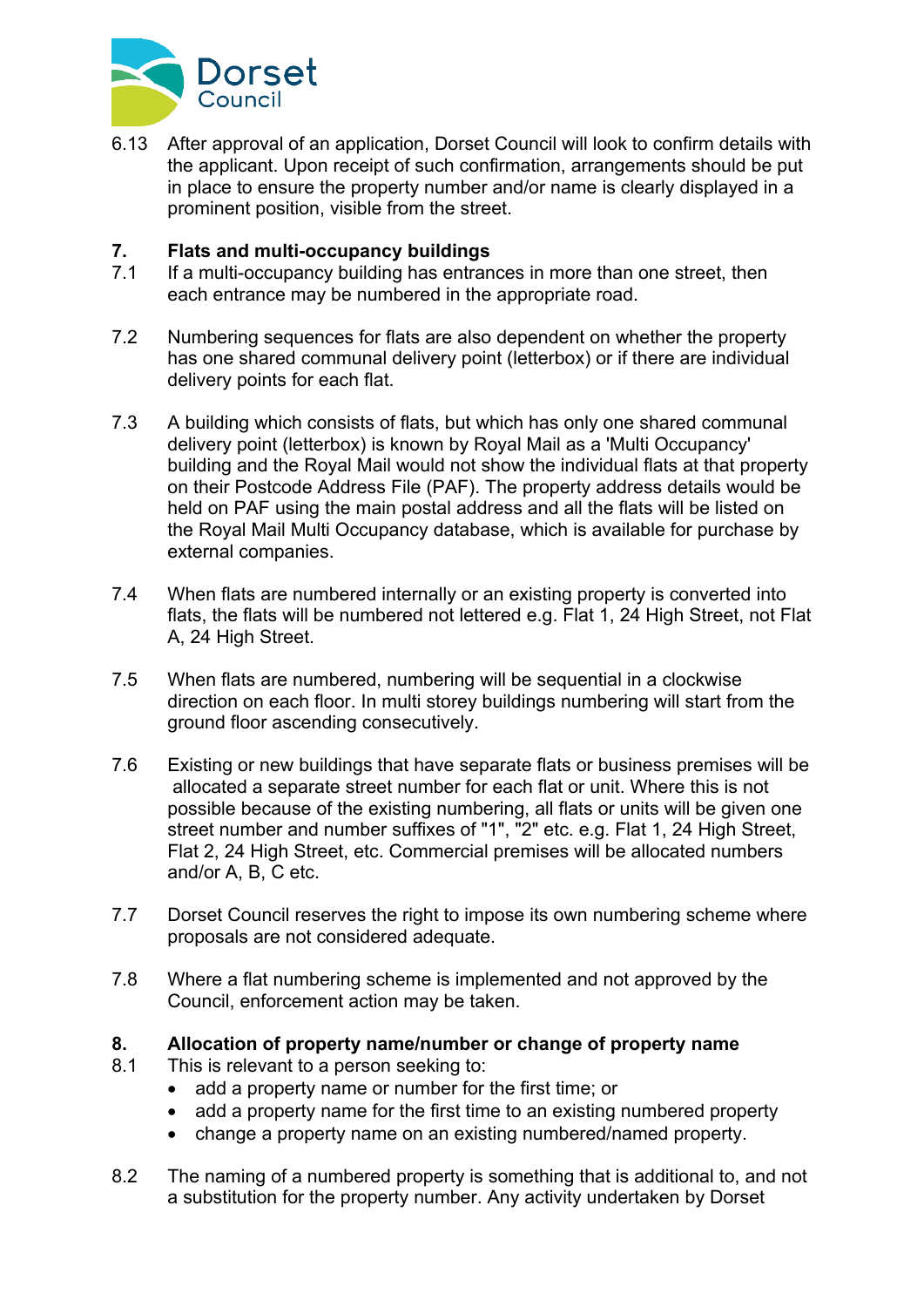

Council in relation to the naming or renaming of a property is therefore performed on the strict understanding and on the condition that any such name is in addition to an existing property number and not a replacement or substitute.

- 8.3 An application that seeks the services of Dorset Council in relation to the naming and renaming of properties should normally be accompanied by at least three alternative property names, listed in order of preference.
- 8.4 An application should only be made by the owner of the property, or if more than one, then with the consent of all the owners of the property. Securing such consent is the responsibility of the applicant and should be obtained in advance of submitting an application. Dorset Council reserves the right to proceed on the assumption that the submission of an application is good evidence that all necessary consent has been obtained.
- 8.5 It is understood that Royal Mail will only hold a name for a property where there is no numbering scheme in place. If a property is named and numbered, the name of the property will only be held as an "alias". Therefore, even if Dorset Council incorporates the name of a property into its records, Royal Mail may not pass this name on to other organisations when they make their address database available to those other organisations.
- 8.6 Where there is a proposal to name a new property Dorset Council will allocate a property number unless it forms part of an existing street where no numbering exists.
- 8.7 Proposals to name a block of flats or other properties will be treated in the same way as any other property naming proposal.

#### **9. Altering an existing street name or renumbering properties**

- 9.1 From time to time a request may be made to rename or renumber an existing street. Any such request would need to show that the owners of all affected properties have been consulted and at least two thirds are in agreement with the proposal.
- 9.2 The applicant should engage with the Town or Parish Council in which the

street is located to agree any alterations to existing street names that it considers appropriate. If no agreement can be reached, Dorset Council will make the final decision.

- 9.3 All costs associated with providing and erecting street nameplates, will be met by the applicants. Once sited, Dorset Council will be responsible for maintaining any nameplates.
- 9.4 Dorset Council may decide that to improve the delivery of mail and the routing of emergency services a street should be re-named or properties in the street re-numbered. Any such request would need to show that the owners or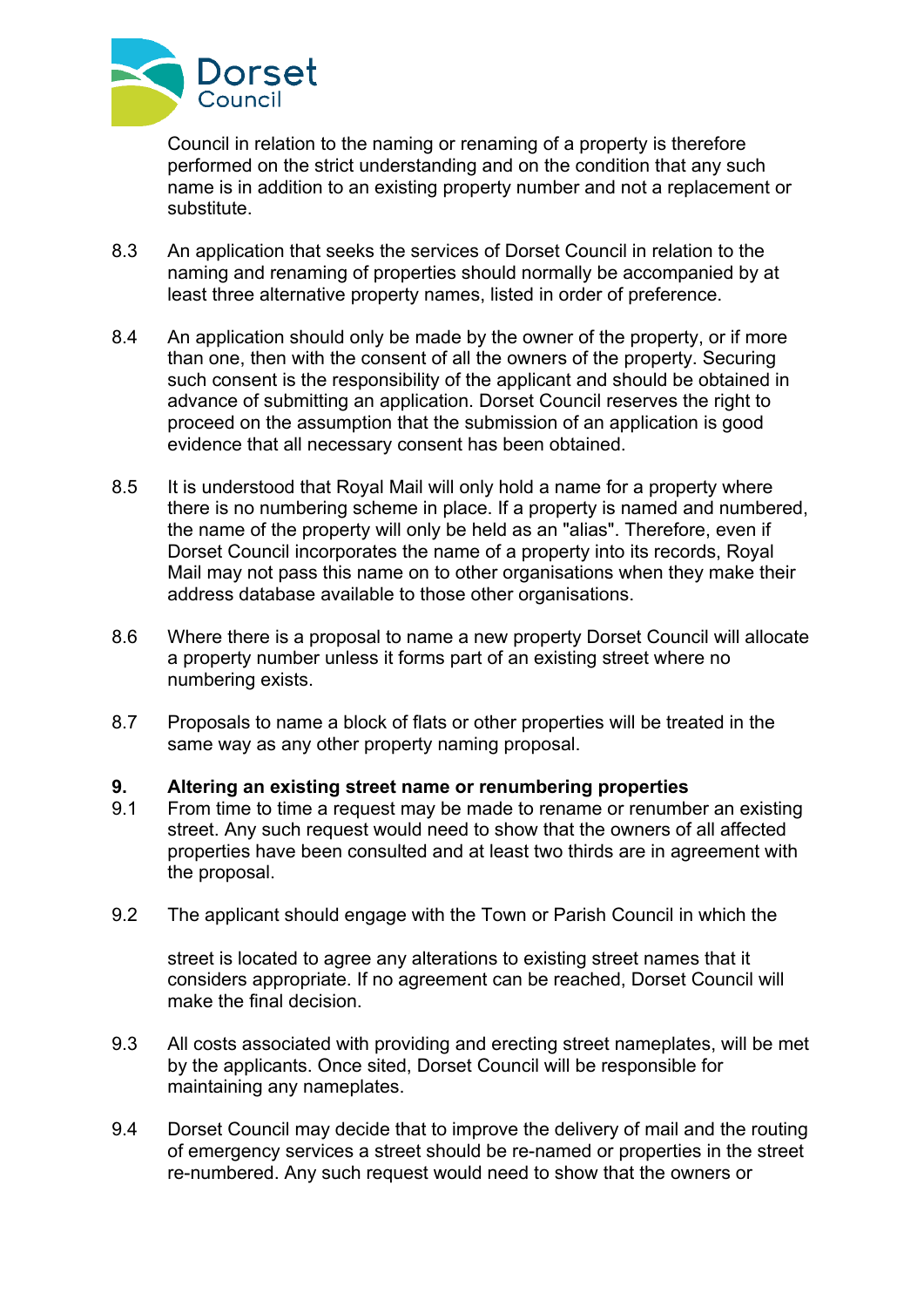

residents of all affected properties have been consulted and at least two thirds are in agreement with the proposal.

9.5 If development takes place, existing properties may find that their primary access has changed onto a new street. Dorset Council will number existing properties onto the new street. Dorset Council will notify the owners/residents of the affected properties and give 30 days' notice in writing.

#### **10. Costs**

- 10.1 The full payment of charges is to be completed prior to any address changes or additions being made. Address changes made without contacting Dorset Council will not be officially recognised.
- 10.2 Dorset Council will endeavour to notify developers of new properties for the need of an official address and the process to follow. If an application is not received within 3 months before a completion date, Dorset Council may allocate official addresses for emergency services purposes with no further consultation. In this case internal notifications will be made for Council business purposes only (emergency services will be notified) but no external notifications will be made, and no postcodes will be allocated to the properties. When the developer or owner applies for official addresses later, the standard street naming and numbering processes and the current fees and charges will apply.
- 10.3 Dorset Council can charge for:
	- Alterations in either name or numbers to new developments after an initial naming and numbering scheme has been approved
	- Adding a name to or renaming an existing numbered property
	- Naming a new street
	- A request for the renaming of a street
- 10.4 Dorset Council's charges will be set out on its website and reviewed annually.

#### **11. Unauthorised street names and numbers**

11.1 Where street names and/or numbers are created without reference to Dorset Council, Dorset Council may take enforcement action.

#### **12. Use and Retention of Data**

- 12.1 We may share your information with other services of Dorset Council in the interests of transparency or if required by law and/or for fraud prevention and to pursue debtors. We will not share your personal data with any organisations or bodies outside of Dorset Council.
- 12.3 We will only ever retain your personal information for as long as is necessary in accordance with our Records Retention Policy. Any personal data you provide to us will be held securely. In this instance we need to keep the information provided to help us properly manage the function, including to resolve disputes. After this time the information will be deleted from our systems and any hard copies securely shredded.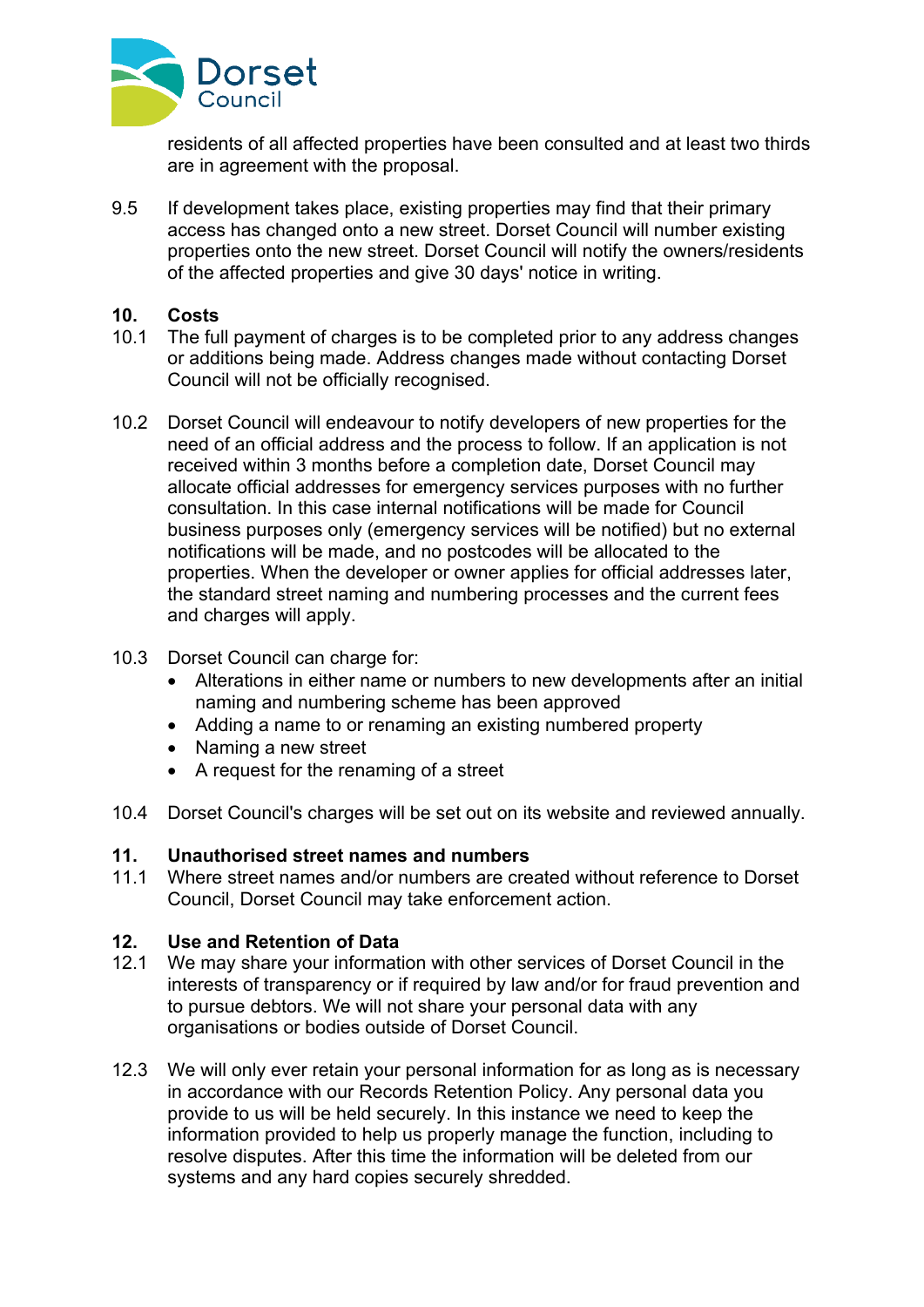

#### **13. Limit of Responsibility/Compensation**

- 13.1 Dorset Council accepts no responsibility or liability in relation to:
	- any action or omission of any third party referred to or communicated with as part of the performance of any service identified in this policy;
	- ensuring that Royal Mail allocates a postcode to a street name,
	- the updating of Royal Mail records with any information provided to it by Dorset Council and the future maintenance and the making of any changes to the address records of Royal Mail including the postcode;
	- the updating by any other third party of information provided to it by Dorset Council and the future maintenance and the making of any changes to the address records held by those third parties;
	- correspondence and deliveries not being delivered to a correct address;
	- an address being unavailable or incorrectly recorded on any database maintained other than by Dorset Council;
	- Ordnance Survey maps or plans not featuring any property or street;
	- the use or misuse of any street name, house name or property address by any third party.
	- Please note that it may take at least six months and can be as long as twelve months for name changes or indeed new or amended addresses to appear in the systems of other companies and organisations, over which Dorset Council has no control.
	- Non-delivery and mis-delivery of items and correspondence and the issue of complaints should be directed to the customer services department of the relevant delivery company.
	- Third party maps may not show new properties or roads: again, changes to information can take some time to appear in third party products.

#### **14. Street Nameplates**

- 14.1 The developer shall be responsible for providing the nameplates for a new street once the name has been agreed with Dorset Council. New street nameplates must adhere to a specification provided by Dorset Council.
- 14.2 Following installation, Dorset Council will take over responsibility for the future maintenance and replacement of all street nameplates, provided they have been installed to Dorset Council's specification.

#### **15. Royal Mail**

- 15.1 When an official address is agreed and issued by Dorset Council, Dorset Council will send it to Royal Mail for them to allocate a postcode.
- 15.2 The maintenance and any future changes to the postcode are the responsibility of Royal Mail.
- 15.3 The application of a postcode is entirely the responsibility of Royal Mail. If a property requiring a postcode does not meet Royal Mail's criteria for a postal address and a postcode is refused, Dorset Council do not have any power to change this decision.